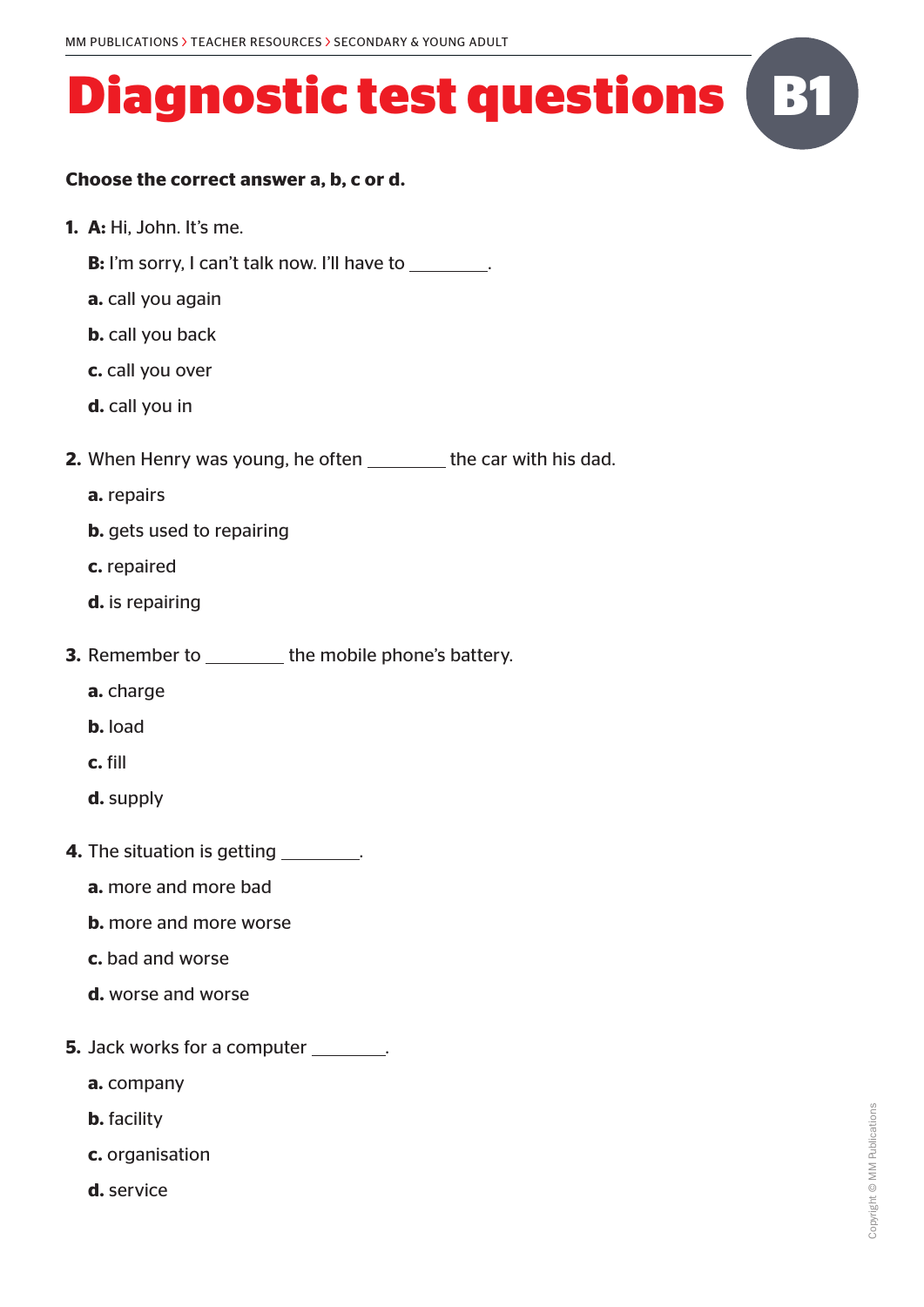- **6.** Did you \_\_\_\_\_\_\_\_\_ anything from the shopping centre?
	- **a.** buying
	- **b.** used to buy
	- **c.** buy
	- **d.** bought
- **7.** \_\_\_\_\_\_\_\_\_ this bag \_\_\_\_\_\_\_\_ to you?
	- **a.** Is …belonging
	- **b.** Is …belong
	- **c.** Do …belong
	- **d.** Does …belong
- **8.** There was a painting \_\_\_\_\_\_\_\_\_ on the wall.
	- **a.** hanging
	- **b.** holding
	- **c.** staying
	- **d.** supporting
- **9.** In spite of the traffic I finally \_\_\_\_\_\_\_ to get home in time for dinner.
	- **a.** caused
	- **b.** happened
	- **c.** managed
	- **d.** succeeded
- **10.** Would you like \_\_\_\_\_\_\_\_ coffee?
	- **a.** a few
	- **b.** many
	- **c.** one
	- **d.** some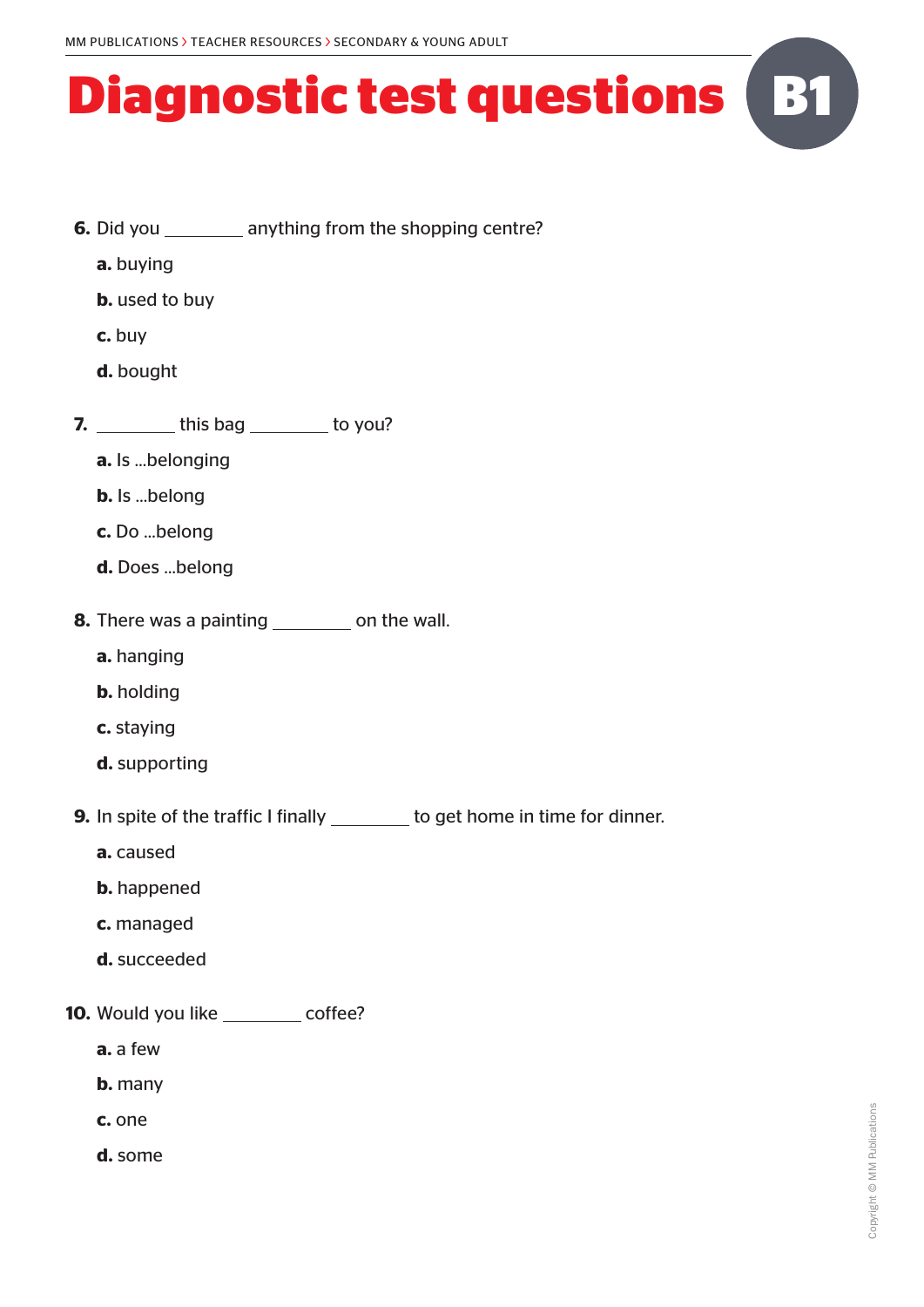- **11.** I bought four \_\_\_\_\_\_\_\_\_ from the supermarket.
	- **a.** bread
	- **b.** breads
	- **c.** loaves of bread
	- **d.** loaves of breads
- **12. A:** Why was William so upset?
	- **B:** Well, he has been for three months now.
	- **a.** at work
	- **b.** out of work
	- **c.** working off
	- **d.** working out
- **13.** James in passing his exam.
	- **a.** achieved
	- **b.** caused
	- **c.** managed
	- **d.** succeeded
- 14. when I last night?
	- **a.** Did you study …called
	- **b.** Did you study …was calling
	- **c.** Were you studying …called
	- **d.** Were you studying …was calling
- **15.** my doctor twice so far this week.
	- **a.** I've been visiting
	- **b.** I visit
	- **c.** I've visited
	- **d.** I visited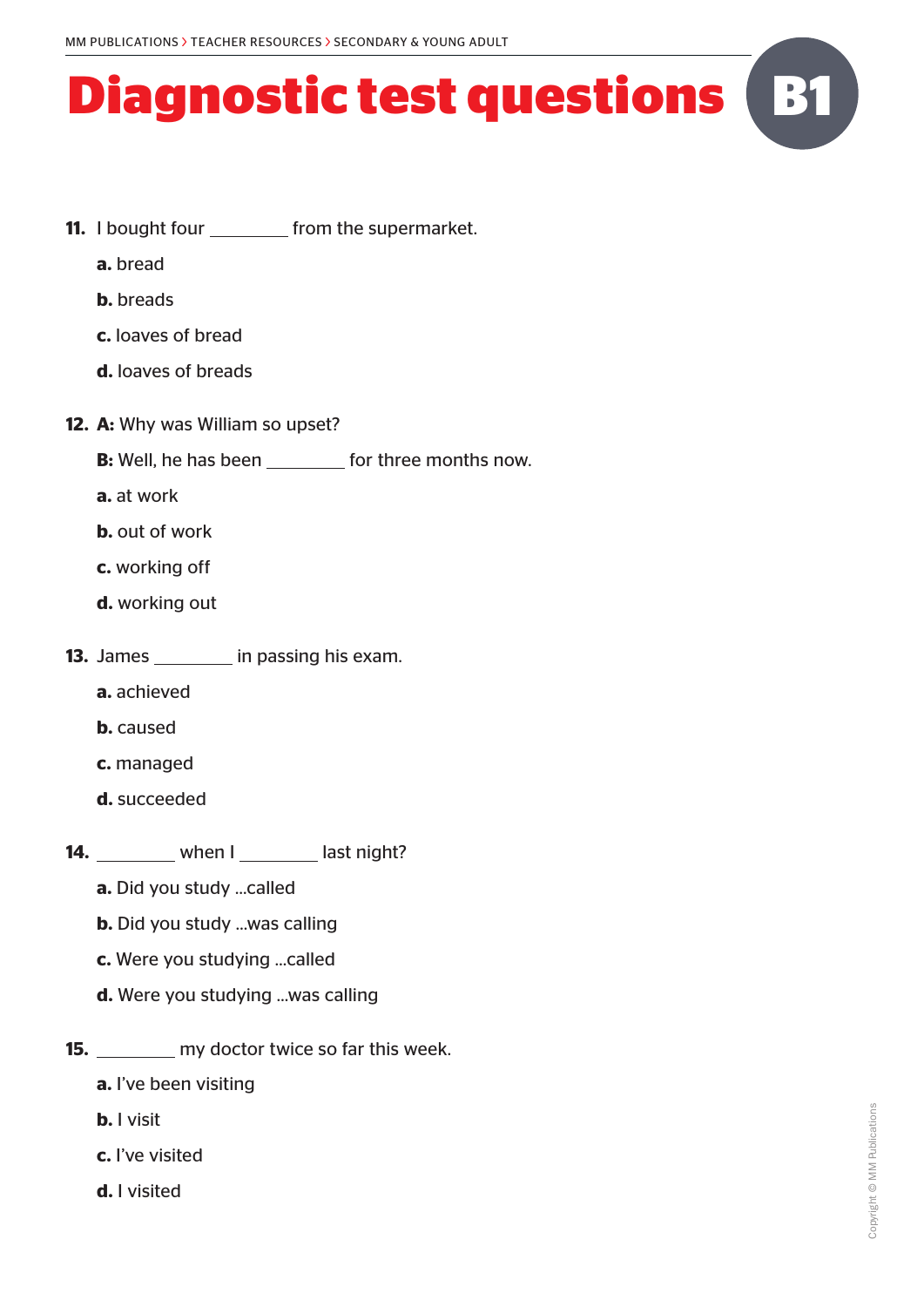- **16.** You should try to before buying anything.
	- **a.** do the shopping
	- **b.** go shopping
	- **c.** shop around
	- **d.** go to shopping
- **17.** You take a torch with you if you're going camping.
	- **a.** can't
	- **b.** mustn't
	- **c.** ought to
	- **d.** would rather
- **18.** I swim than sunbathe.
	- **a.** had better
	- **b.** might
	- **c.** could
	- **d.** would rather
- **19.** These shoes are too big, they don't \_\_\_\_\_\_\_ me at all.
	- **a.** do
	- **b.** fill
	- **c.** fit
	- **d.** match
- **20.** The waiter came to take our \_\_\_\_\_\_\_\_.
	- **a.** question
	- **b.** instruction
	- **c.** order
	- **d.** request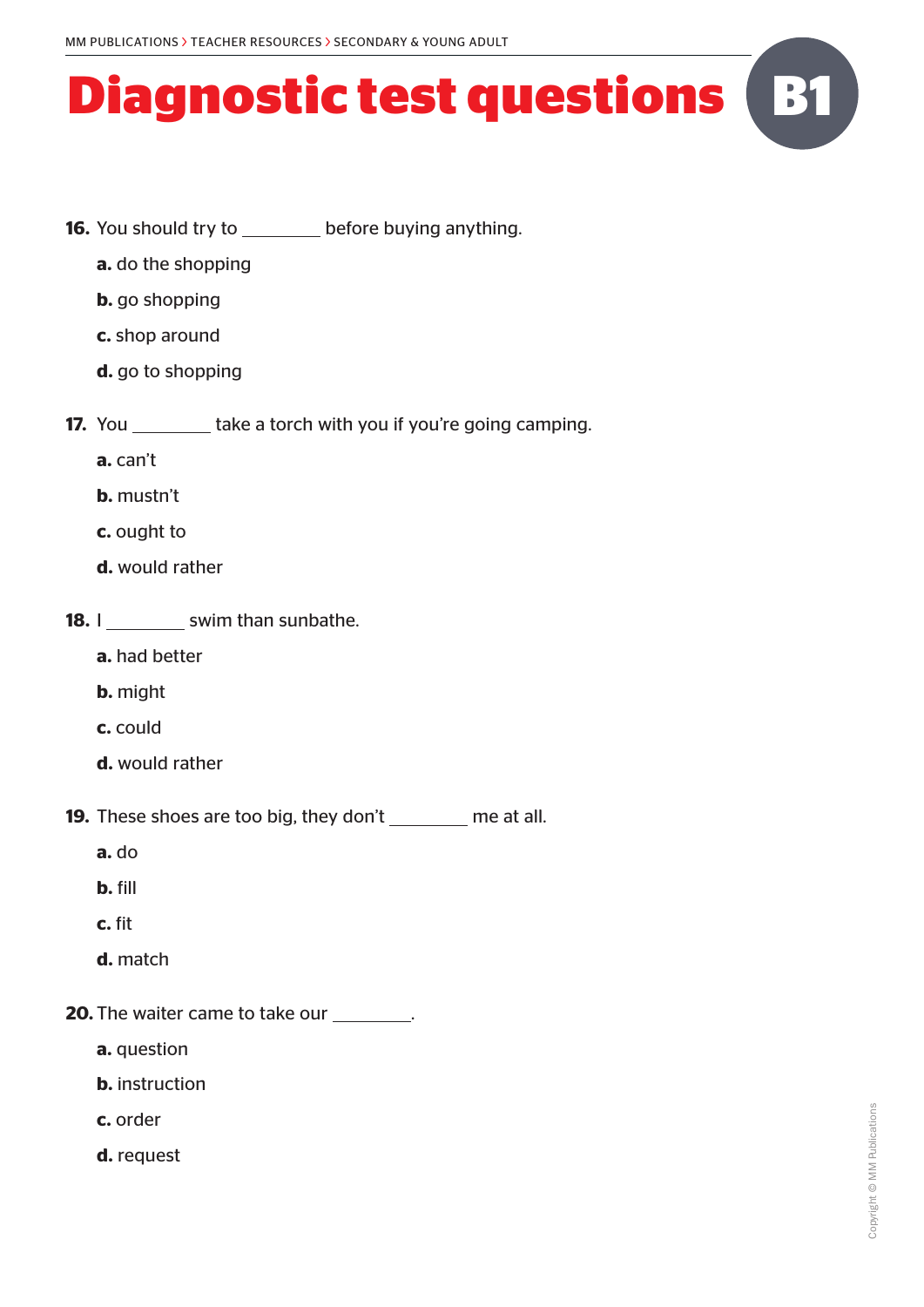- **21. A:** Diane is not feeling well today.
	- **B:** Really? Then she stay home and get some rest.
	- **a.** had better
	- **b.** would rather
	- **c.** doesn't have to
	- **d.** needn't
- **22.** Unless your marks you will not get into a good university.
	- **a.** will improve
	- **b.** won't improve
	- **c.** improve
	- **d.** don't improve
- **23.** Could you \_\_\_\_\_\_\_\_ me a favour and bring in the shopping?
	- **a.** do
	- **b.** give
	- **c.** make
	- **d.** offer
- **24.** If you see Frank, him Bob is looking for him.
	- **a.** will tell
	- **b.** tell
	- **c.** you told
	- **d.** you would tell
- **25. A:** Did you just break my favourite cup?
	- **B:** I'm sorry. I it by accident!
	- **a.** threw
	- **b.** dropped
	- **c.** fell
	- **d.** solved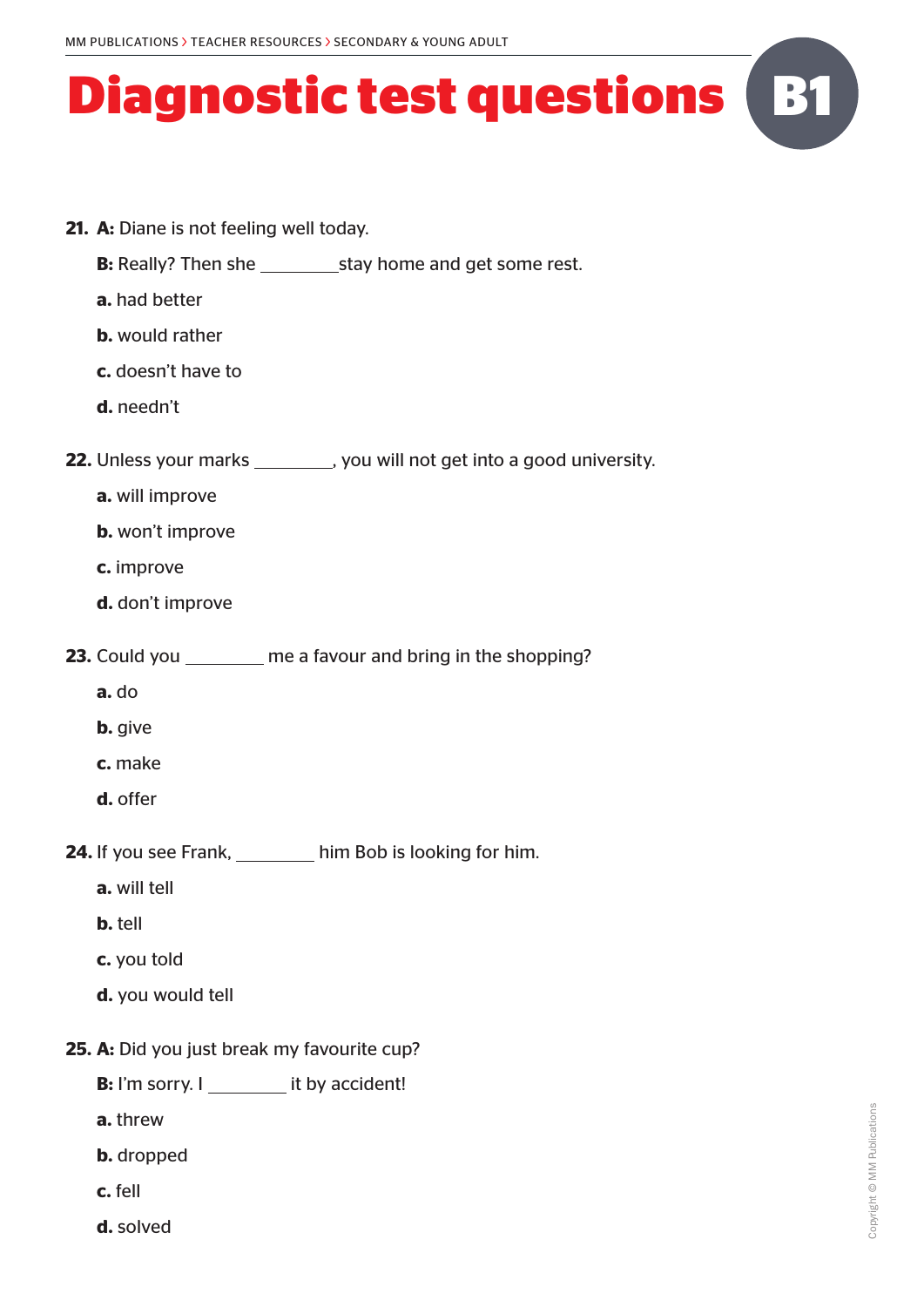- **26.** Mark studying by ten o'clock. **a.** finishes **b.** will finish **c.** will have finished **d.** is going to finish **27**. The offer is available for a brief of time. **a.** choice **b.** movement **c.** period **d.** revision **28.** You can ask \_\_\_\_\_\_\_\_ Paul or Jason to help you. **a.** either **b.** or **c.** neither **d.** both **29.** By the time he \_\_\_\_\_\_\_\_ to the stadium, the match \_\_\_\_\_\_\_\_. **a.** had got …already began **b.** got …had already begun **c.** was getting …was already beginning **d.** have got …had already begun **30.** You have to two hours before the flight. **a.** check out
	- **b.** check in
	- **c.** take in
	- **d.** take off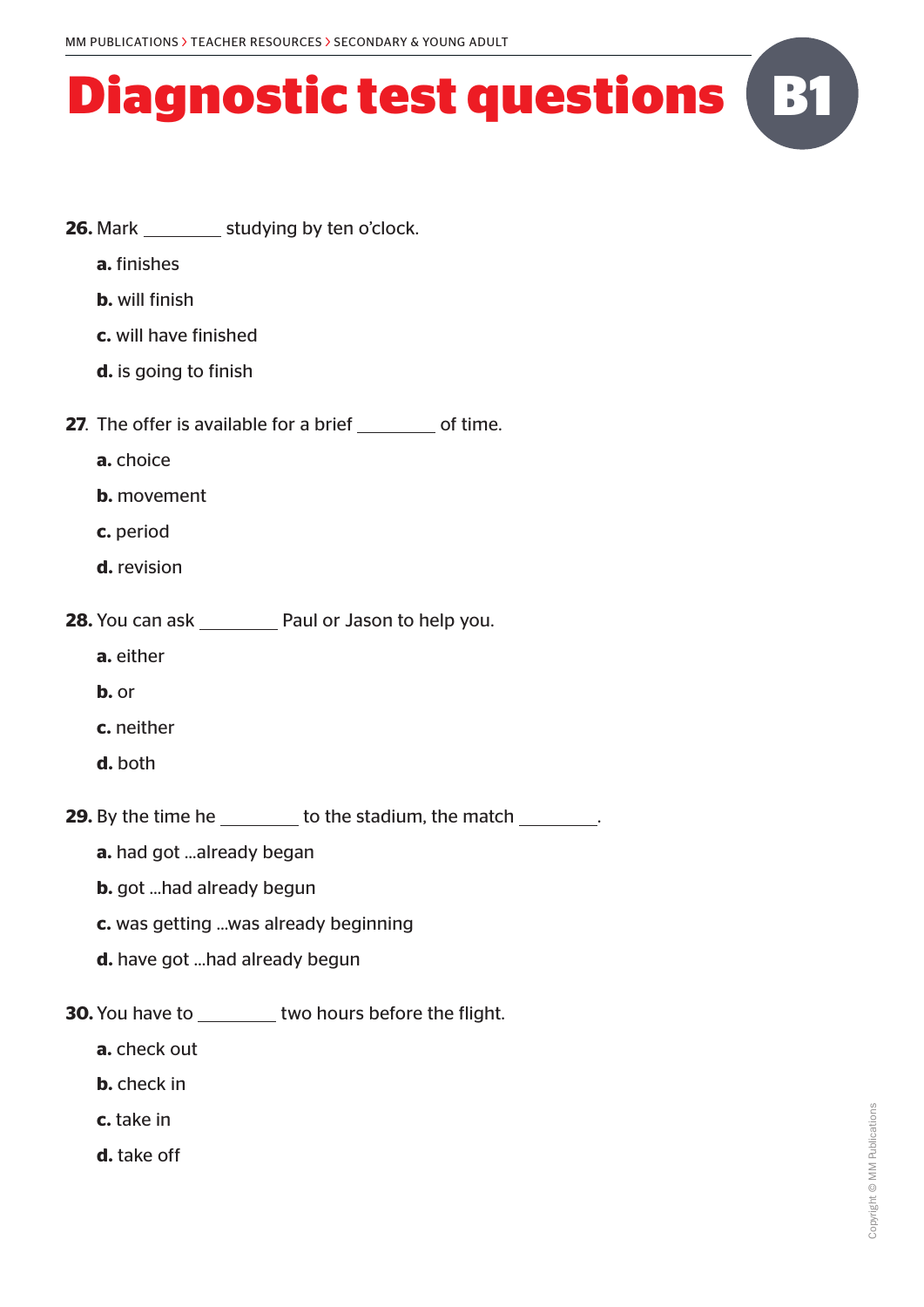- **31.** The doctor asked me \_\_\_\_\_\_\_\_\_ any serious health problems.
	- **a.** do I have
	- **b.** having
	- **c.** whether I had
	- **d.** to have
- **32.** Vegetables good for our health.
	- **a.** are thought to be
	- **b.** are thought be
	- **c.** thought being
	- **d.** are thought they are

**33.** Ian was late for work this morning because he

- **a.** overate
- **b.** overlooked
- **c.** overslept
- **d.** overturned

**34.** being tired Gary still went out with his friends after work.

- **a.** Due to
- **b.** Even though
- **c.** In spite of
- **d.** So as to
- **35**. The company took \_\_\_\_\_\_\_ to improve the safety of its products.
	- **a.** bans
	- **b.** fines
	- **c.** measures
	- **d.** substances